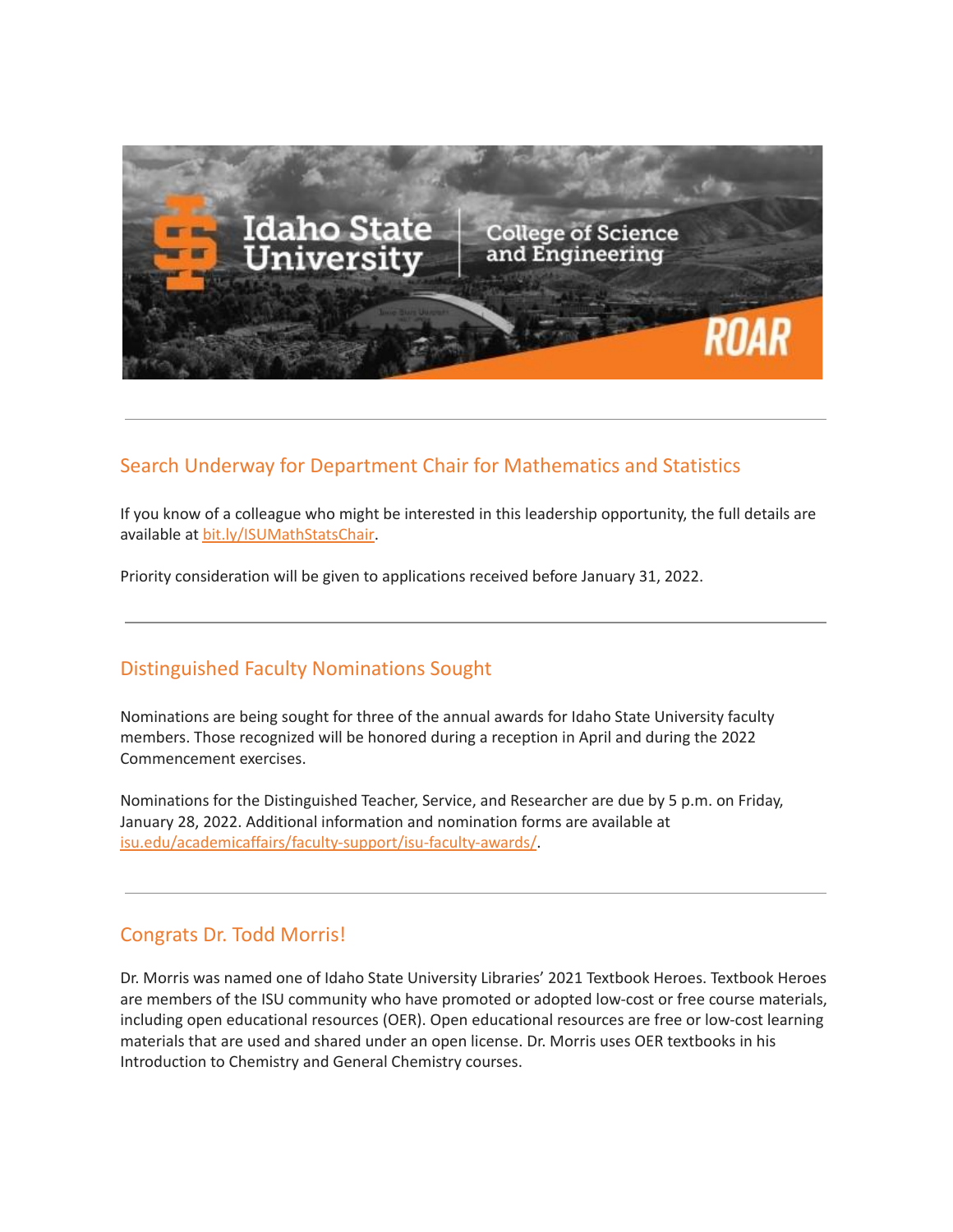Find out more about all five of the 2021 Textbook Heroes at [isu.libguides.com/OER/TextbookHeroes.](https://isu.libguides.com/OER/TextbookHeroes)

#### Commencement Banner Carrier Nominations Needed

We are seeking nominations for a student to carry the College of Science and Engineering's banner during the commencement procession in December.

To nominate a student, please review the list of eligible [students](https://docs.google.com/spreadsheets/d/1p3eMb9hRWbTU2UDzP9xRLgMAZatxTF3Z/edit?usp=sharing&ouid=113518218687581099826&rtpof=true&sd=true) and complete the [Google](https://forms.gle/D1iUkEcpdTuJGT8u7) form.

Nominations are due Tuesday, Dec. 7 at 5 p.m.

#### CoSE in the News

Idaho State University [Geosciences](https://www.isu.edu/news/2021-fall/idaho-state-university-geosciences-department-celebrates-career-of-professor-paul-link.html) Department Celebrates Career of Professor Paul Link

#### Help Us Share Your Accomplishments!

The outstanding faculty, staff, and students in our college achieve many notable research and professional accomplishments. In addition, our departments regularly have newsworthy advancements. We want to make sure those stories are shared publicly. Here are a few ways you can provide a news tip to help get the word out.

- 1. Use this Story [Submission](https://www.isu.edu/news/story-form/) Form to send your news tip to the Office of Marketing and Communications.
- 2. Send an email to Logan McDougall ([loganmcdougall@isu.edu](mailto:loganmcdougall@isu.edu)) with a brief description of the news to be shared.
- 3. You are always welcome to create a draft story and submit it via the Story [Submission](https://www.isu.edu/news/story-form/) Form or sent it to Logan. The Office of Marketing and Communications and Logan will coordinate to get the story finalized and distributed to the media outlets/platforms that will best tell the story.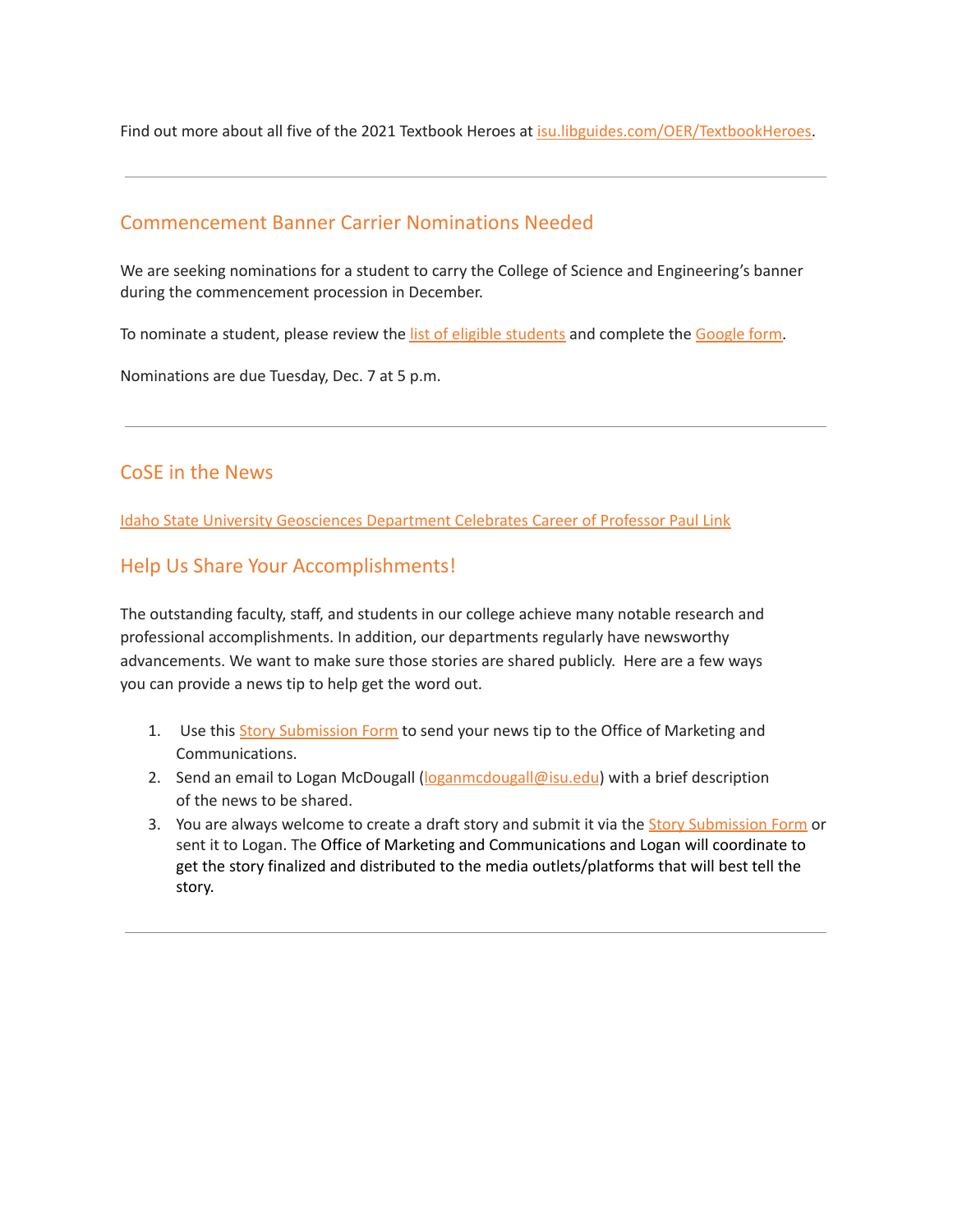| <b>Dates to Remember</b> |                                                                |  |  |
|--------------------------|----------------------------------------------------------------|--|--|
| Dec. 6                   | Late 8-week and full semester course grading opens             |  |  |
| Dec. 13 - 17             | Finals week                                                    |  |  |
| Dec. 13                  | Summer 2022 Class Schedule viewable online (subject to change) |  |  |
| Dec. 18                  | Commencement (August and December 2021 graduates)              |  |  |
| Dec. 21                  | Late 8-week and full semester course grading closes at 5:00 pm |  |  |
| Jan. 10                  | Spring classes begin                                           |  |  |

# Upcoming Events in the College of Science and Engineering

For a complete list of CoSE events, check out the **College Event [Calendar](https://isu.edu/cse/calendar/)** and click an event to get more details. Updates can also be found on **[Facebook](https://www.facebook.com/IdahoStateUCoSE)**, [Twitter](https://twitter.com/IdahoStateUCoSE), and [Instagram.](https://www.instagram.com/idahostateucose/) To add events to the calendar, please contact the administrative assistant in your department. The university-wide calendar of events is available [here](https://www.isu.edu/calendar/).

| Dec. 5-11, 2021    |                                                            |                                                                                                                                                                             |  |  |  |
|--------------------|------------------------------------------------------------|-----------------------------------------------------------------------------------------------------------------------------------------------------------------------------|--|--|--|
|                    |                                                            |                                                                                                                                                                             |  |  |  |
| Department/Program | Event                                                      | <b>Details</b>                                                                                                                                                              |  |  |  |
| Physics            | Colloquium:<br>Dr. John Colton<br>Brigham Young University | Mon, December 6<br>$4pm - 5pm$<br>Zoom Link:<br>https://isu.zoom.us/j/84315879954<br><b>Two-Dimensional Metal Halide</b><br>Perovskites: A New Material for Solar<br>Energy |  |  |  |
| Geosciences        | Colloquium:<br>Seminar Trip Review                         | Wed, December 8<br>$4pm-5pm$<br><b>PS 220</b>                                                                                                                               |  |  |  |